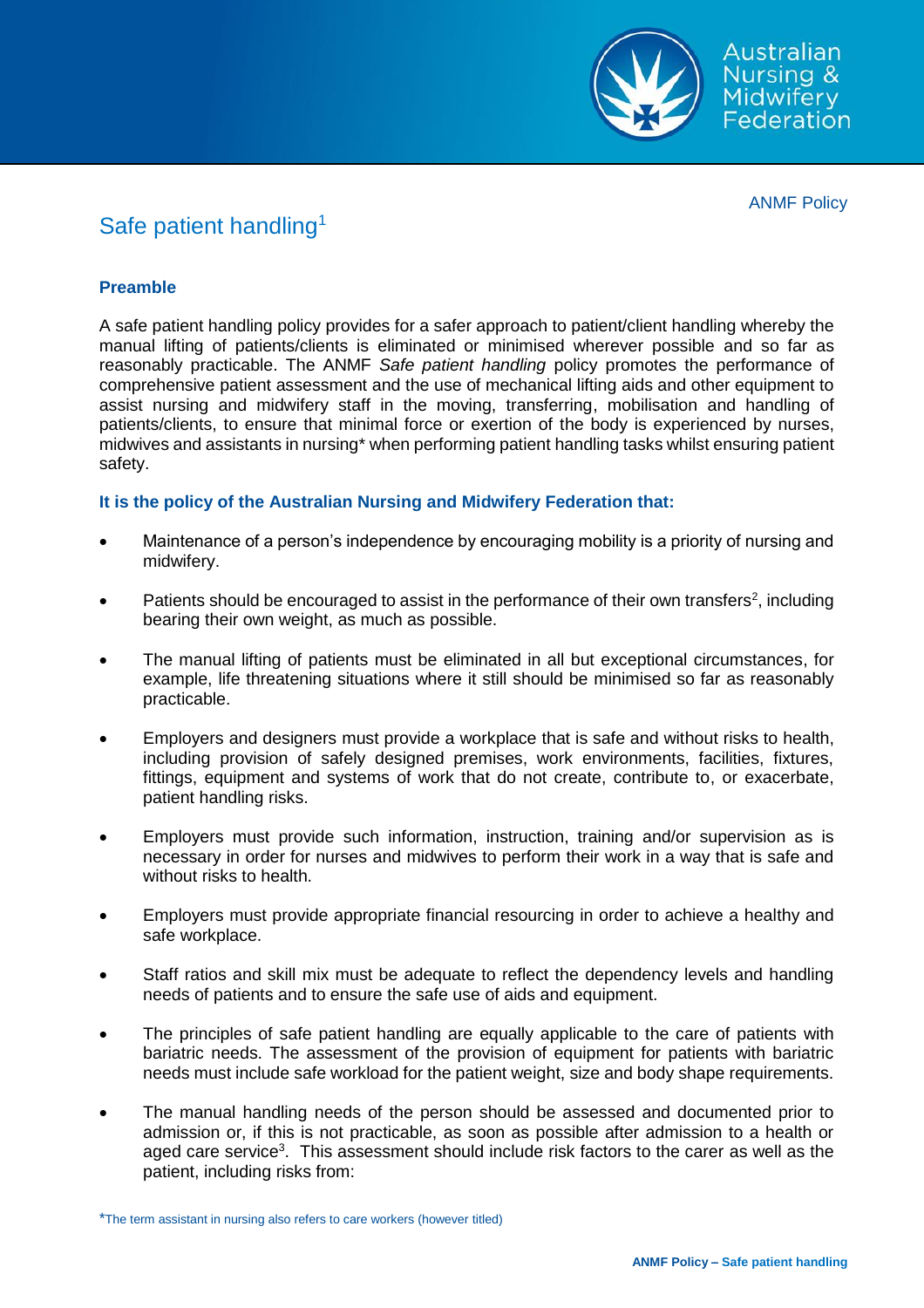

- sustained awkward postures
- bending
- twisting
- person's previous history of falls
- the duration and frequency of the hazardous manual task
- the design of the work area
- the layout of the workplace
- the systems of work used
- the nature, size, weight or number of persons, or things involved in carrying out the hazardous manual task

Assessment should also include the person's ability to:

- assist in their own transfers
- comprehend and cooperate
- manoeuvre their own weight, weight bear, stand with or without a gait aide
- Assessment of the manual handling and equipment needs of the person should be conducted throughout the patient journey and be carried out by or in consultation with registered nurses or midwives involved in the care of that person, in conjunction with a physiotherapist when necessary, and ensure that nurses, midwives or assistants in nursing are not placed at unacceptable risk.
- Where such an assessment identifies that handling aids are required, these must be supplied by the employer and be easily accessible to registered nurses or midwives involved in the care of that person. Handling aids may assist with transfers onto or out of bed or trolley, bed to chair, and with moves up, down and around the bed and they assist with other person handling activities. Aids include electronically operated lifting machines and hoists, motorised trolleys and wheelchairs, overhead tracking, and rigid or fabric sliding devices.
- The provision of ceiling hoist technology and air assisted patient lifting devices should be considered as the first line handling aid by employers as significant evidence exists that their use reduces operator and patient injuries. Overhead tracking should be installed in all new or refurbished facilities. This should cover beds as a minimum, but should extend to ensuites and other areas of the facility where patients are likely to require assistance.
- Once an assessment has been made that equipment should be used for safe patient handling then equipment should be made available and used, even in situations where the patient and/or family's preference is for it not to be used.
- All patient handling needs must be monitored and reviewed on a regular basis.
- Health, aged care and community services should include a Safe patient handling policy in their manual handling policy. Policy principles should be conveyed to patients, family and carers to eliminate circumstances where the patient and family's preference is for equipment not to be used.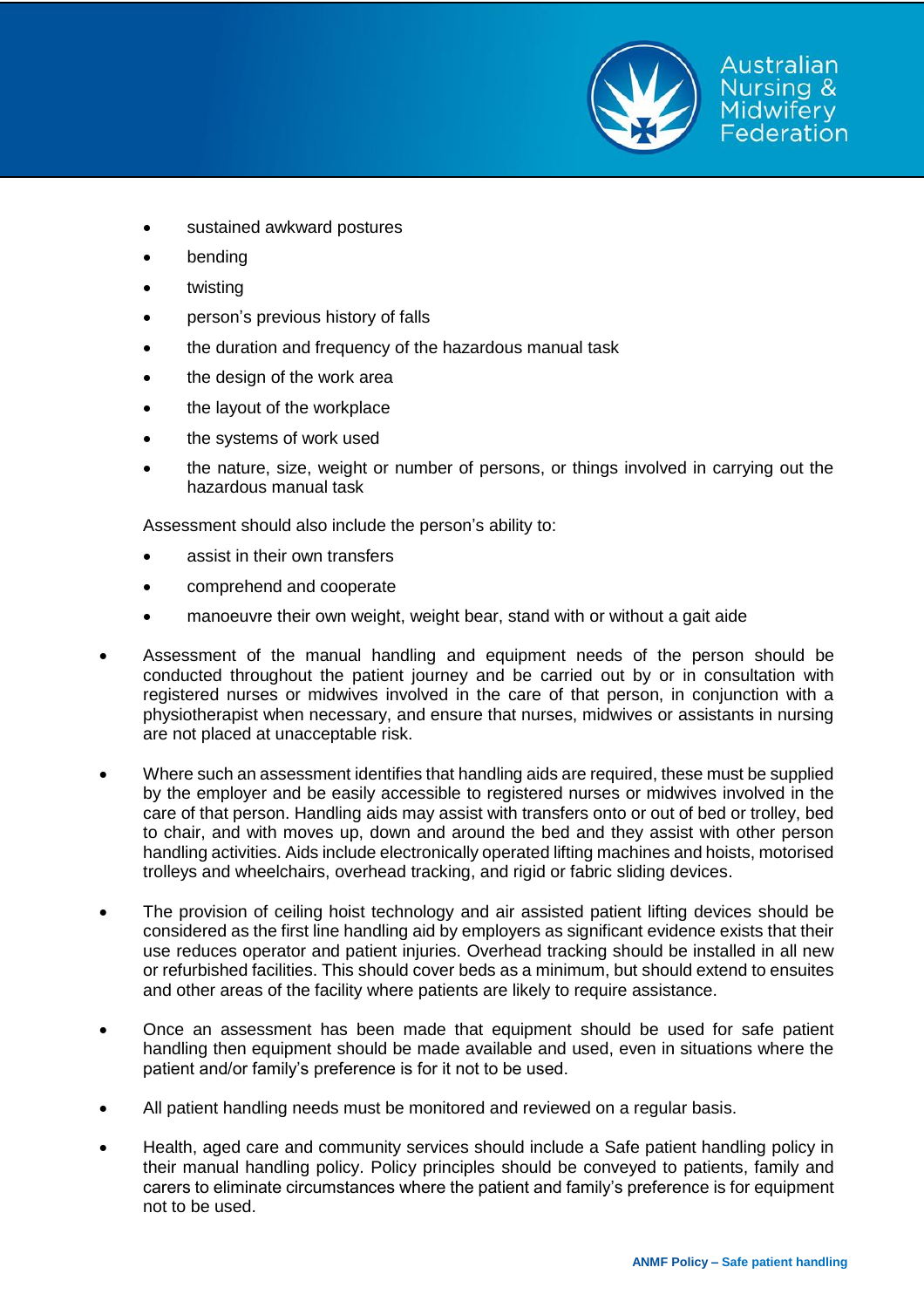

#### ANMF Policy

- Employers are required by regulation to identify, assess and control risk associated with all hazardous manual handling activities in the workplace. Such hazard identification, risk assessment and control must be carried out in consultation with nursing, midwifery and care staff and health and safety representatives.
- Nurses, midwives and assistants in nursing must comply with policies and procedures established by the employer, in consultation with all staff and their representatives, in order to manage risks and eliminate, wherever possible, or reduce occupational health and safety risks associated with patient handling activities.
- Nurses, midwives and assistants in nursing and nursing and midwifery managers must receive induction and continuing education and training in:
	- occupational health and safety rights and responsibilities;
	- occupational health and safety policies and procedures;
	- assessment of the handling needs of patients;
	- patient handling risk factors and hazards;
	- patient handling risk management techniques and processes i.e. assessment of needs and abilities in particular;
	- correct use of handling aids and other manual handling equipment; and
	- task specific techniques for moving, handling and transferring of patients that eliminate lifting and minimise risk in performance of task.
- Nurses, midwives and assistants in nursing and their representatives should be involved in risk control strategies including the selection of handling aids and other equipment, fittings, and facility and furniture designed to control manual handling risks.
- Equipment such as handling aids should be trialled before purchase to evaluate their capacity to meet the requirements of both the person being handled and the staff using the equipment within the environment where it is to be utilised. In consultation with HSRs and the nursing/midwifery and care staff concerned, modifications to the workplace should be carried out where necessary to ensure a safe working environment.
- Floor surfaces should be smooth and even and push/pull forces when using wheeled equipment should be such that risks of manual handling incidents and/or injury are reduced as far as possible.
- All equipment must be maintained and inspected to ensure it is in good working order and in accordance with the manufacturer's instructions. Patient lifting slings must be inspected prior to each use. Adequate and safe storage space for equipment must be provided.
- The workplace, including patient's homes, must provide adequately modified clear space for: the safe movement and/or transfer of patients; the safe use of handling aids and other equipment; and the safe and accessible storage of handling aids and other equipment.
- Following a patient handling incident and/or injury, staff should report the incident/injury and employers must initiate a hazard identification, risk assessment and risk control process to eliminate or reduce the risks of another occupational incident and/or injury.